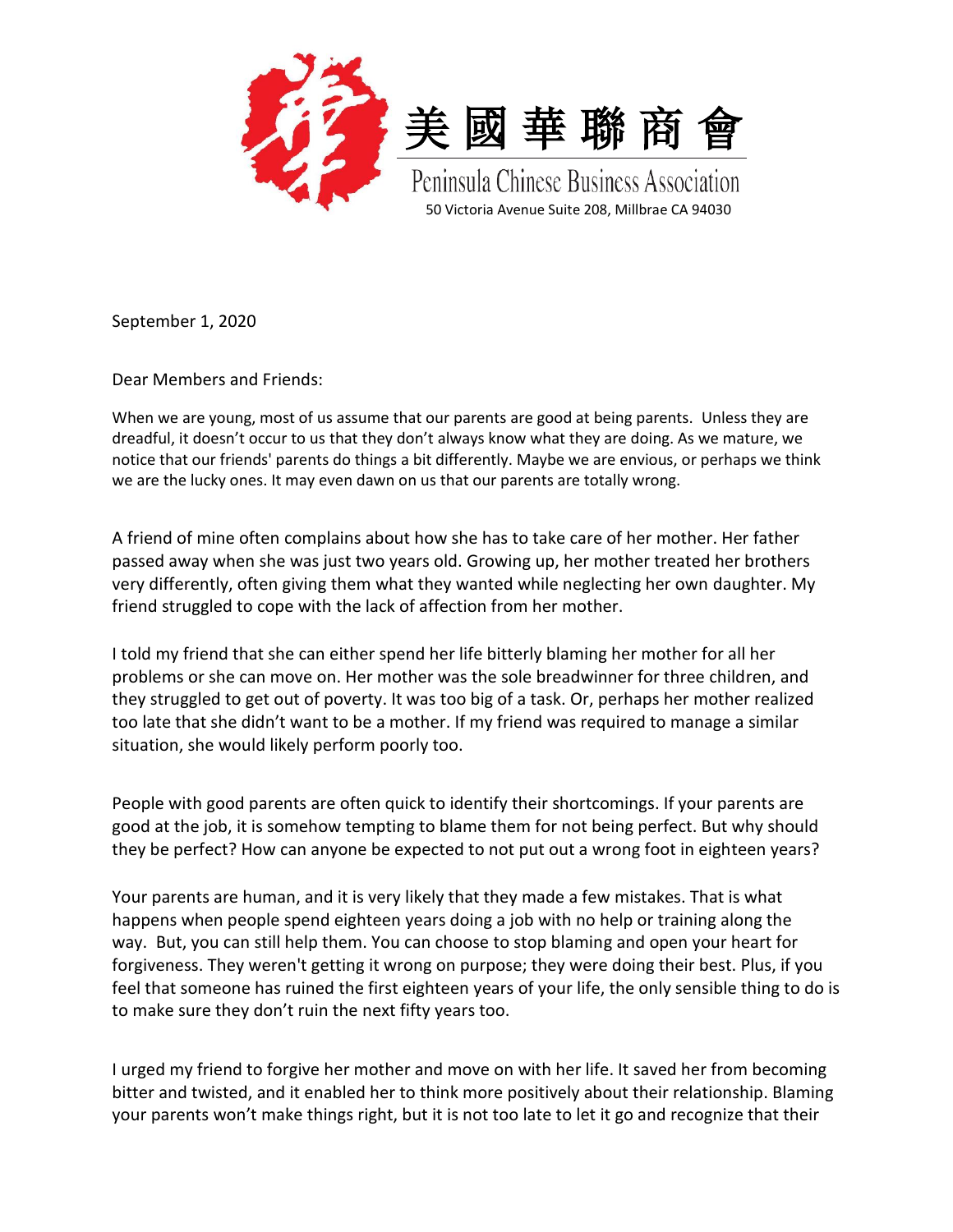hearts were in the right place. Your parents brought you into this planet with love. You should value every moment of this creation because it only happened once and won't happen again.

Warmest regards,

Johnny DaRosa

Johnny DaRosa President [johnnydarosa@post.harvard.edu](mailto:johnnydarosa@post.harvard.edu)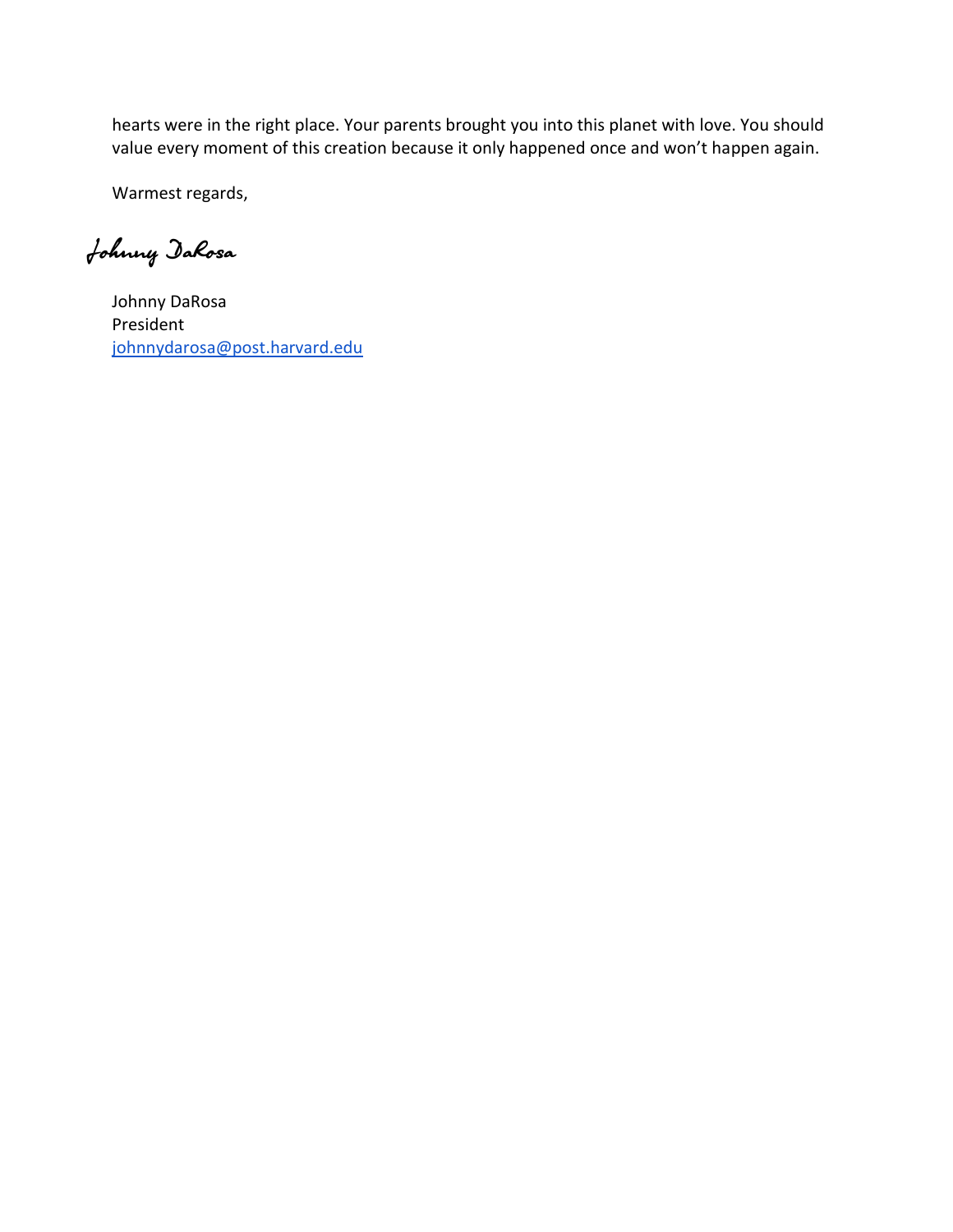

致 : 美國華聯商會會員及朋友們 ,

。

當我們年青時,總是認為自己的父母都是出色的父母。除非他們犯上大錯,否則,我 們不會知道,原來許多時,為人父母者亦不肯定他們所作出的選擇是否正確。當我們稍年 長,更會發現好朋友的父母與自己父母的行徑,有著大不同。這可能會令你感到羨慕,或 者自覺幸運。你亦可能突然發現父母,曾經作出種種不可彌補的錯誤決定,有如晴天霹靂 。

我有一位朋友,她常抱怨要負起照顧母親的重擔。她兩歲時喪父,自幼就感到母親對 待兄弟比她更寛容、更愛護,甚至怱略了她的感受。這不但令她耿耿於懷,還使她困苦於 母女之間的一道無形圍牆。

我給這位朋友一個忠告;她可以用餘生的時間來責備母親的過錯,延續痛苦。或可以 選擇放下,給自己一條新出路,重過新生活。當年她的母親是一名寡婦,不但要忍受喪偶 之痛,還需獨力撫養 3 名年幼子女,在貧窮無助的情況下掙扎求存。但她仍決心為一家 擺脫貧困,過上安定的生活。當時苦況實不足為外人道。這位母親,別無選擇需面對這艱 巨任務,她可能也曾想過放棄,但最終還是咬緊牙關的堅持下去,將 3 名子女撫養成人

作為女兒,試想想易地而處,她會否跟母親一樣,犯同様的錯誤?或是會有更糟的表現?

 有幸擁有良好父母的人,往往卻不懂珍惜。感到最不了解自己的人,就是自己的父母, 總是感到他們不夠完美。但是,為何他們需要完美?我們又怎能期望他人,在 18 年間從 不犯錯呢?

 你的父母只是普通人,他們都可能會犯上一些錯誤。情況就如人們就算從事同一工作 18 年,但在缺乏支援及專業訓練下,他們還是會犯錯的。他們並非故意犯錯,他們已盡 力而為。但是,你可以選擇幫助他們;停止抱怨,徹底原諒及放下。